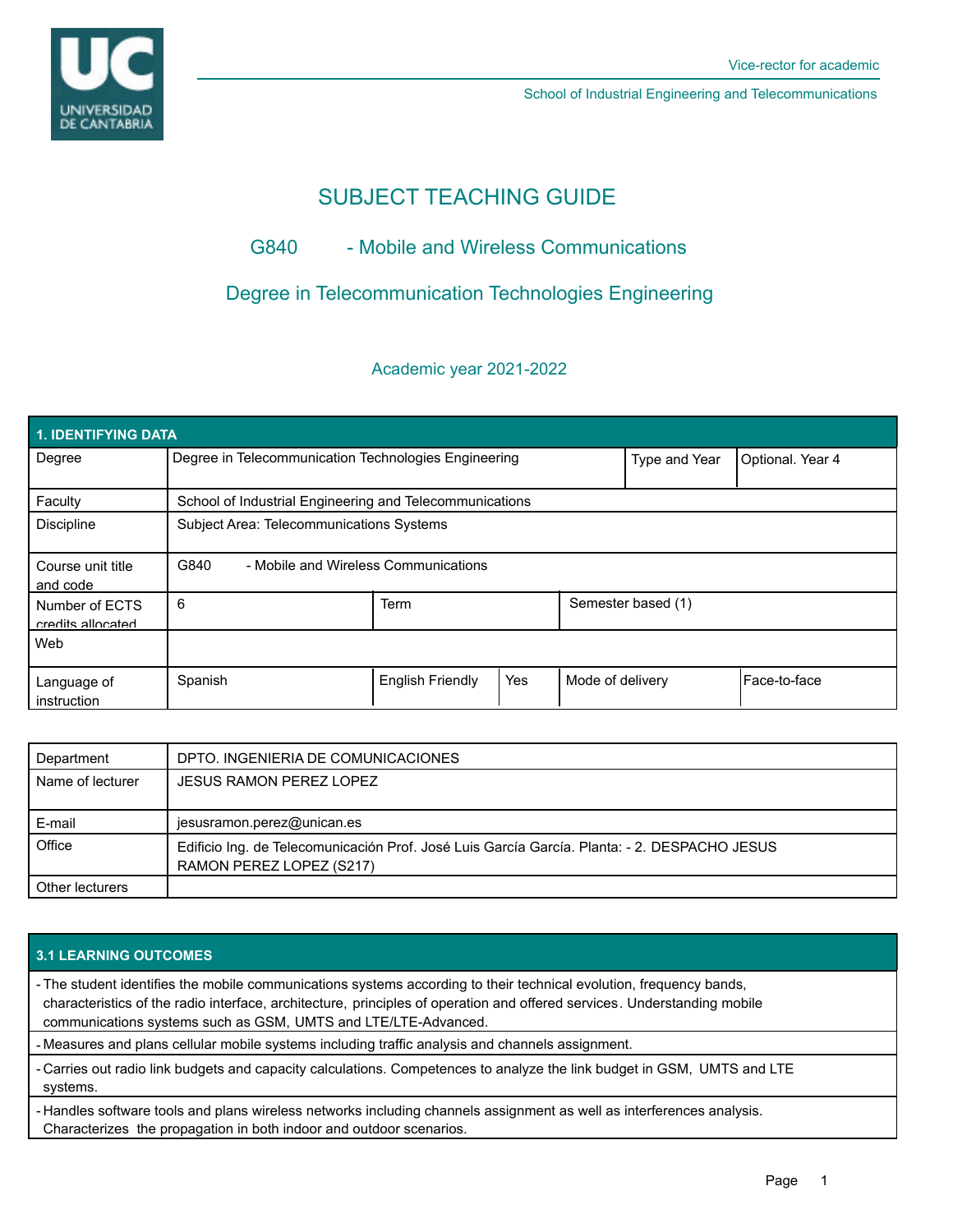

#### **4. OBJECTIVES**

Introduce basic concepts concerning cellular systems and apply them to the planning and sizing of mobile communications systems according to the traffic and the radio spectrum.

Know the evolution of mobile communications systems, their standars and the regulatory bodies.

Present and analyze the main characteristics concerning 2G, 3G and 4G mobile systems, their architecture and services. Go in depth with GSM, UMTS and LTE radio link budget and coverages.

Plan mobile communications systems in both indoor and outdoor scenarios. Use some tools to characterize the radio channel as well as to size and plan wireless networks from the coverage and capacity point of view.

#### **6. COURSE ORGANIZATION**

**CONTENTS** 

|    | BLOCK 1. (Units 1-4)                                                                                                                                                                                                                                                                                                                                       |
|----|------------------------------------------------------------------------------------------------------------------------------------------------------------------------------------------------------------------------------------------------------------------------------------------------------------------------------------------------------------|
|    | Evolution of mobile communications systems. Frequency bands and services. Regulatory bodies. Elements of a<br>mobile communications system. Multiple access methods. Modulation techniques. The radio channel. Private mobile<br>radio systems, TETRA. Cellular systems: characteristics, cellular geometry, frequency reuse, interferences and<br>sizing. |
| l2 | <b>BLOCK 2. (Units 5-7)</b><br>The GSM system: specifications, architecture, the radio interface, mobility, link budget and sizing. The UMTS system:<br>WCDMA, architecture, the UTRA radio interface, cell breathing, capacity. The LTE system: architecture, frequency<br>bands, OFDMA, radio resources scheduling and link budget.                      |
|    | BLOCK 3. (Unit 8)<br>Wireless local area networks: characteristics, types and standards. Channels in WLAN, modulations and<br>interferences. Security in wireless networks. Planning.                                                                                                                                                                      |